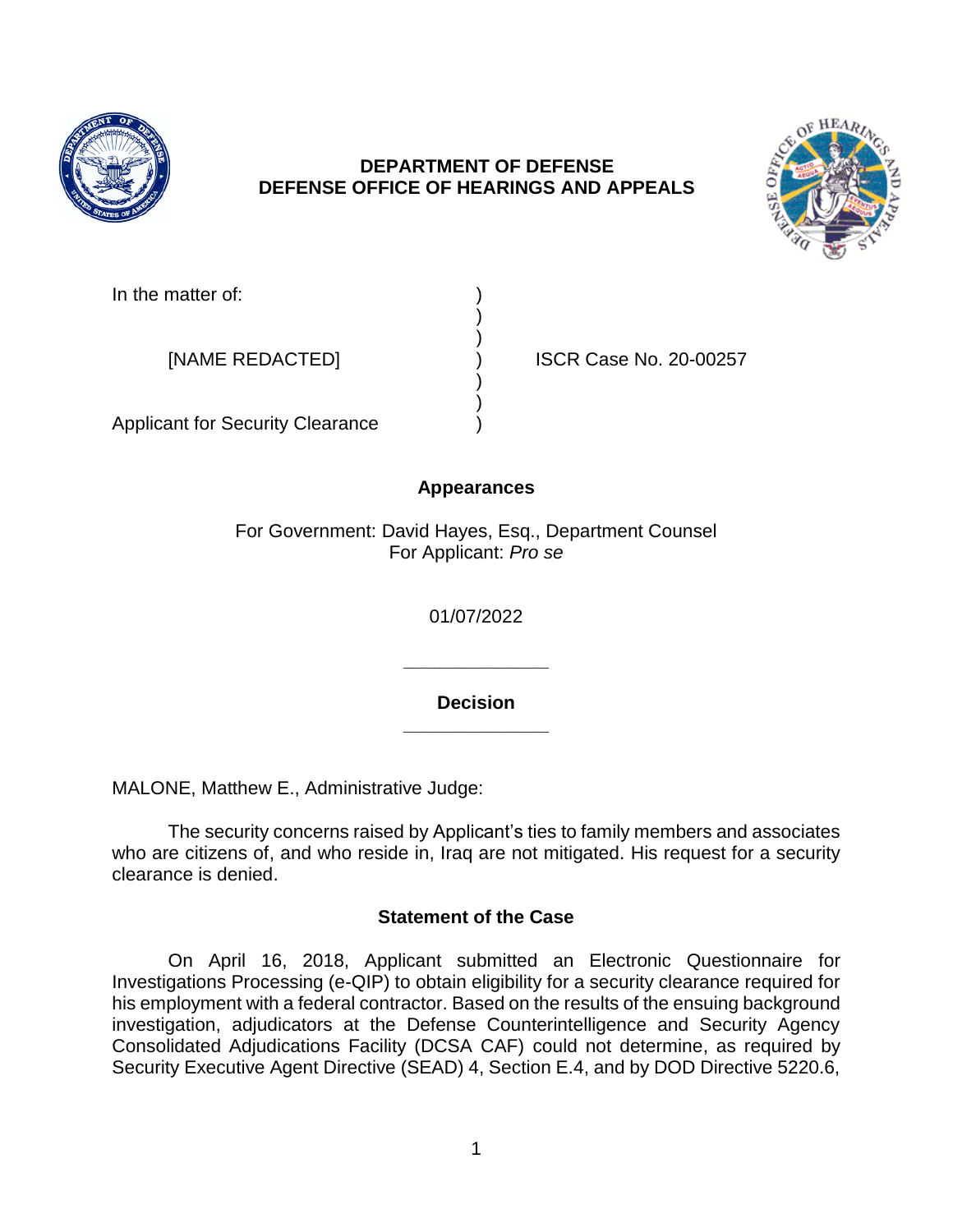as amended (Directive), Section 4.2, that it is clearly consistent with the interests of national security for Applicant to have a security clearance.

 On May 1, 2020, the DCSA CAF issued to Applicant a Statement of Reasons (SOR). The SOR alleged facts that raise security concerns articulated in the adjudicative guidelines (AG) issued by the Director of National Intelligence on December 10, 2016, to be effective for all adjudications on or after June 8, 2017. Specifically, this case is governed by Guideline B (Foreign Influence).

 Applicant timely responded to the SOR (Answer) and requested a hearing. On November 24, 2021, I scheduled this case to be heard remotely using a video conferencing platform on December 8, 2021. The parties appeared as scheduled. I received a transcript of the hearing (Tr.) on December 16.

 Department Counsel proffered Government Exhibits (GX) 1 and 2. GX 1 was admitted without objection; however, for reasons discussed at the hearing (Tr. 16 – 22), I *sua sponte* excluded GX 2, a summary of subject's personal subject interview with a government investigator on August 24, 2018. GX 2 is included in the case file for possible reference on appeal.

 Department Counsel also proffered Hearing Exhibits (HX) 1 (Discovery Letter from Department Counsel to Applicant, dated November 9, 2020) and HX 2 (Request for Administrative Notice, dated October 27, 2020). Both exhibits are included in the record. Through HX 2, Department Counsel asked that I take administrative notice of the information contained therein about Iraq. I granted Department Counsel's request and have considered herein the information provided as appropriate. Appellant appeared as scheduled, testified, and proffered post-hearing Applicant Exhibit (AX) A, which I admitted without objection.  $(Tr. 21 – 22)$ 

### **Findings of Fact**

 The SOR alleged that Applicant's mother (SOR 1.a) and three sisters (SOR 1.b) are citizens and residents of Iraq. The SOR also alleged that three of Applicant's four brothers are citizens and residents of Iraq serving in the Kurdish military forces there (SOR 1.c); and that his fourth brother is a citizen and resident of Iraq working for Kurdish security forces there (SOR 1.d). Lastly, the SOR alleged that Applicant "maintain[s] contact with several Iraqi citizens on a continual basis" (SOR 1.e). Applicant admitted without explanation all of the SOR allegations. In addition to the facts established by Applicant's admissions, I make the following findings of fact.

 Applicant is 40 years old. He is one of seven children, all of whom were born and raised in Iraq. Only one of his siblings is younger than him. Applicant immigrated to the United States in April 2012, and he became a naturalized U.S. citizen in November 2017. He and his wife, a native-born U.S. citizen, have been married since June 2014. They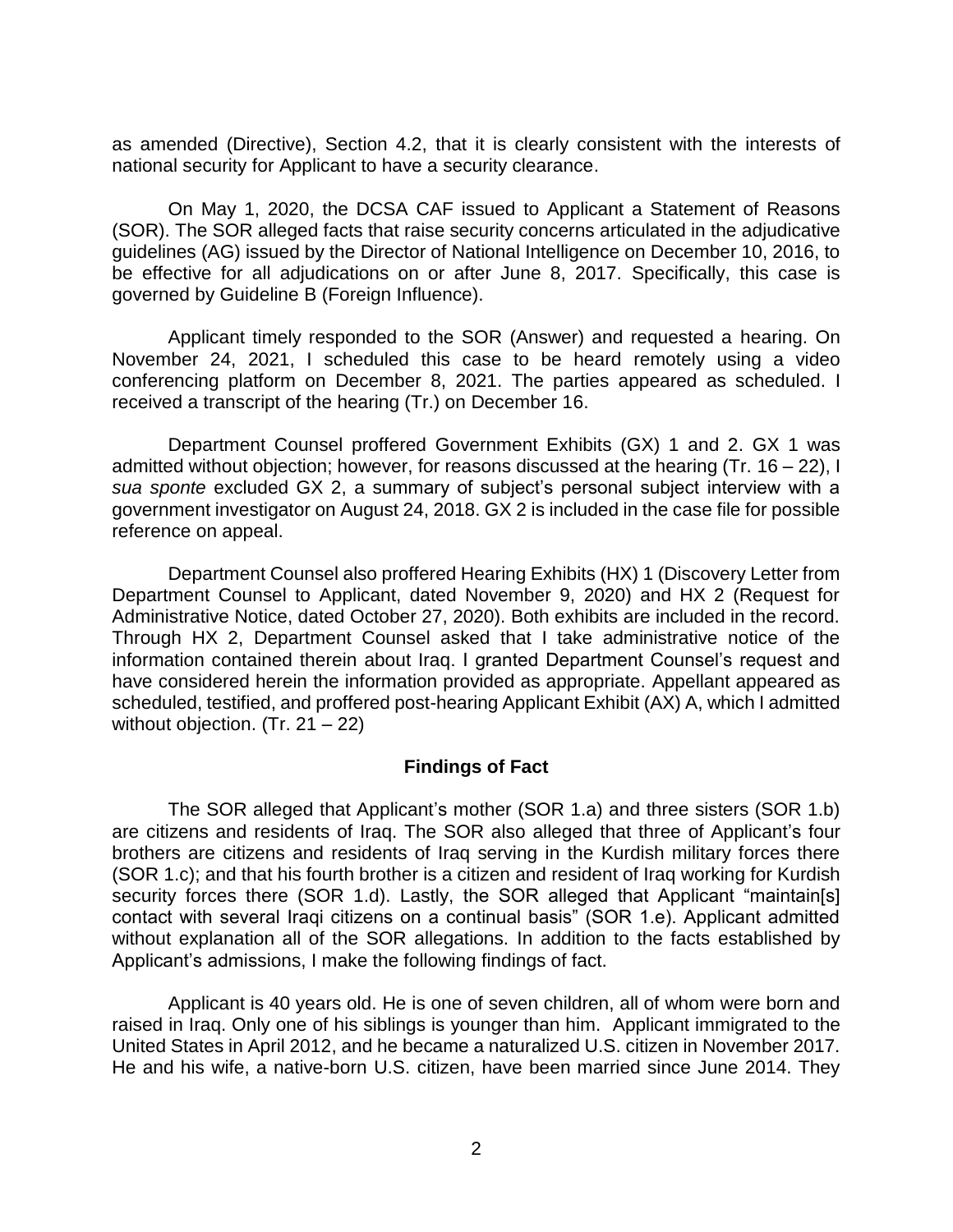have two children under age 10, both of whom were born in the United States. (GX 1; Tr.  $50 - 51$ 

 Between June 2007 and January 2012, Applicant worked in Iraq for U.S. contractors doing business in support of U.S. military missions there. Most of his work involved translator and linguist duties in support of U.S.-led training of new Iraqi police officers. None of his work required a security clearance and there is no indication in the April 2012, Applicant also worked as a paramedic in his native province in Iraq. Before the U.S. invasion of Iraq in 2003, Applicant had studied for three years to become a record that he was ever vetted for access to sensitive information. Between January and mathematics teacher there.  $(GX 1; Tr. 7, 27 - 32)$ 

 In April 2018, the sponsor of his request for clearance extended to Applicant a job offer for work as a linguist in Iraq. That job offer is still pending and contingent on his eligibility for a security clearance. After arriving in the United States and holding a variety of jobs, he obtained his commercial driver's license (CDL) in March 2014 and found work as a delivery driver sufficient to support his family while waiting for his clearance to be adjudicated. (GX 1; Tr. 28, 52)

 Applicant and his wife bought a house in the United States in February 2016. In May 2021, Applicant sold the house and relocated with his family to his hometown in Iraq. He relies on a cousin in the United States to forward his mail to him. Applicant deposited the proceeds from the sale of his home in a U.S. bank because he does not trust the banking system in Iraq. He has been living off those funds while he waits for his clearance. Applicant's wife now works in Iraq as a teacher, and he is seeking non-governmental intent to return to the United States, but he has no immediate plans to do so. It may be employment in Iraq while he continues to wait for his clearance. He expressed a general that Applicant's wife and children will return to the United States; however, he expects to stay and work in Iraq if he receives a clearance. (GX 1; Tr. 45, 55, 65)

 Applicant, his wife, and their children lived with family members when they first emigrated to Iraq in 2021. He is still in regular contact with his elderly mother and with his sisters who live in the same region of Iraq as Applicant. His mother is elderly and Applicant visits her when he can. In so doing, he also sees his sisters, who live in the same area as his mother.  $(Tr. 33 - 35)$ 

 Three of Applicant's brothers are on active military duty in a provincial militia fighting Islamic State and other insurgents. The fourth brother works for a provincial security and intelligence force supporting the same mission. Before Applicant returned to Iraq, he had at least monthly contact with them. He still is in regular contact with them except when their duties take them away from the area where Applicant and his family now live. Applicant's mother and sisters have never worked outside the home, and they live in the same region as Applicant. Before he returned to Iraq, Applicant had at least monthly contact with his mother and one sister, and weekly contact with his other sister. He now talks with his mother and sisters at least weekly. After living with one of his sisters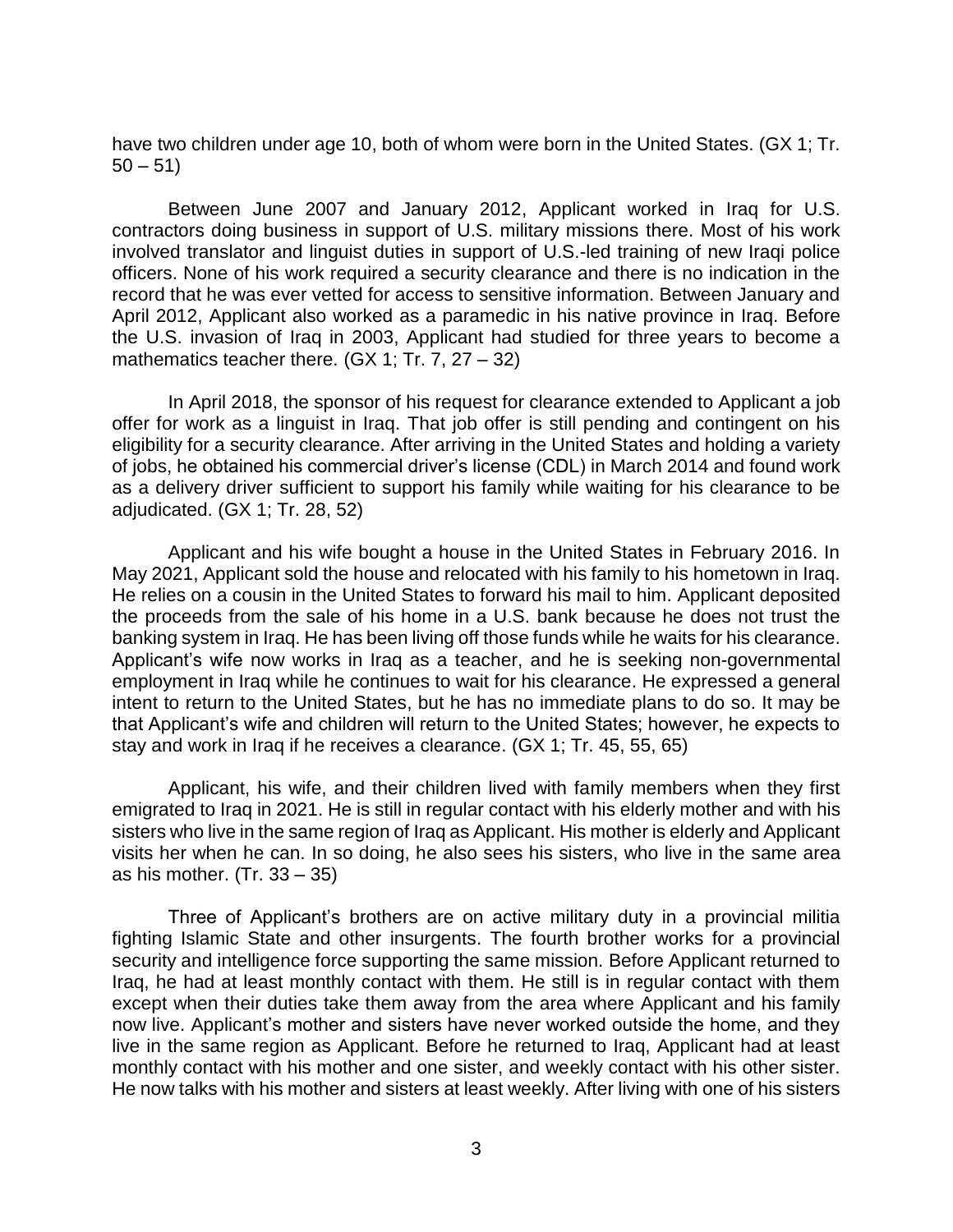when he returned to Iraq, Applicant now visits his mother whenever he can. Applicant also has extended family, such as cousins, aunts and uncles, as well as some friends in Iraq with whom he has kept in touch through social media. In-person contact with them is rare. (GX 1; Tr. 38 – 44)

 Before Applicant left Iraq in 2012, he worked closely with U.S. Army personnel at a forward operating base (FOB) in Iraq. Most of his work supported U.S. military police units involved in training Iraqi security forces. For his work with the U.S. military, he did not receive a fully adjudicated security clearance; rather, he was briefed on an ad hoc basis by unit leaders if the need for accessing sensitive information arose. Applicant expressed pride in the work he has done for the U.S. military and in support of U.S. interests in Iraq. His immediate family is aware that he worked for the U.S. military, and some of them know that he now is awaiting employment with a U.S. company for work in Iraq. (AX A; Tr. 29 – 32, 51 – 52)

 To properly assess the security significance of these facts within the adjudicative guideline at issue, I have taken administrative notice of certain facts regarding Iraq as presented in HX 2. Of particular note is the continued inability of its freely elected government to quell the violence and instability that persist in parts of Iraq. These conditions are fueled and perpetrated by terrorist groups affiliated with Al-Qaeda and ISIS, as well as by Sunni insurgents and Iranian-backed Shiite militias. As a result, some parts of Iraq remain wholly unstable. Even the city of Baghdad is still subject to random acts of terrorist violence. (GX 4)

 U.S. citizens and interests in Iraq remain at high risk for kidnapping and terrorist violence. The U.S. State Department has advised against all individual travel to Iraq. The ability of the U.S. Embassy to provide consular services to U.S. citizens outside Baghdad and the southern city of Basra is extremely limited given the security environment. ISIS insurgent groups are active in Iraq. Such groups regularly attack both Iraqi security forces and civilians. Anti-U.S. sectarian militias may also threaten U.S. citizens and western companies throughout Iraq. U.S. Government and western interests remain possible targets for attacks. Additionally, there are significant human-rights problems in Iraq. Widespread corruption, as well as abuses by Iraqi security forces in response to acts of violence by terrorists and others, have undermined confidence in the Iraqi government and its judiciary. Human-rights violations by Iraqi law enforcement are not uncommon and civilians, as well as inhumane conditions in detention and prison facilities, arbitrary arrest and lengthy pretrial detainment, denial of fair public trial, limits on freedom of expression, freedom of the press, censorship of religion, limits on peaceful assembly, and societal abuses of women. The various terrorist and militia organizations are also responsible for again controls significant portions of Iraq's territory, and numerous other terrorist and are not being addressed when identified. Those include killing, kidnapping, and extorting significant human rights abuses in Iraq. (GX 4)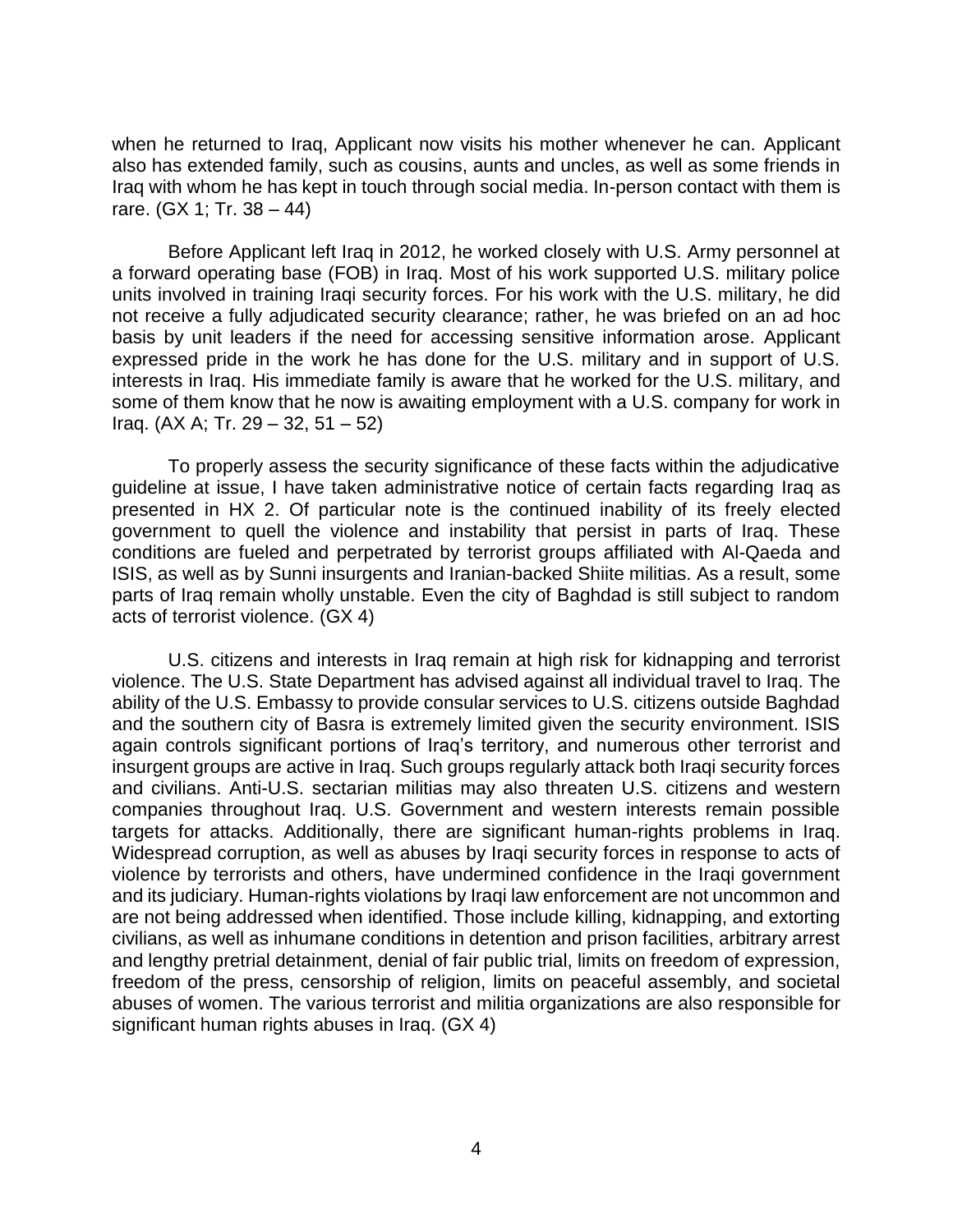#### **Policies**

 Each security clearance decision must be a fair, impartial, and commonsense determination based on examination of all available relevant and material information, and consideration of the pertinent criteria and adjudication policy in the adjudicative guidelines (AG). (*See* Directive, 6.3) Decisions must also reflect consideration of the factors listed in ¶ 2(d) of the guidelines. Commonly referred to as the "whole-person" concept, those factors are:

 (1) The nature, extent, and seriousness of the conduct; (2) the circumstances surrounding the conduct, to include knowledgeable participation; (3) the frequency and recency of the conduct; (4) the individual's age and maturity at the time of the conduct; (5) the extent to which participation is voluntary; (6) the presence or absence of rehabilitation and other permanent behavioral changes; (7) the motivation for the conduct; (8) the potential for pressure, coercion, exploitation, or duress; and (9) the likelihood of continuation or recurrence.

 The presence or absence of a disqualifying or mitigating condition is not determinative of a conclusion for or against an applicant. However, specific applicable guidelines should be followed whenever a case can be measured against them as they represent policy guidance governing the grant or denial of access to classified information. A security clearance decision is intended only to resolve whether it is clearly consistent with the national interest for an applicant to either receive or continue to have access to classified information. (Department of the Navy v. Egan, 484 U.S. 518 (1988))

The Government bears the initial burden of producing admissible information on which it based the preliminary decision to deny or revoke a security clearance for an applicant. Additionally, the Government must be able to prove controverted facts alleged in the SOR. If the Government meets its burden, it then falls to the applicant to refute, extenuate or mitigate the Government's case. Because no one has a "right" to a security clearance, an applicant bears a heavy burden of persuasion. (*See* Egan, 484 U.S. at 528, 531) A person who has access to classified information enters into a fiduciary relationship with the Government based on trust and confidence. Thus, the Government has a compelling interest in ensuring each applicant possesses the requisite judgment, reliability and trustworthiness of one who will protect the national interests as his or her own. The "clearly consistent with the national interest" standard compels resolution of any reasonable doubt about an applicant's suitability for access in favor of the Government. (*See* Egan; *see also* AG ¶ 2(b))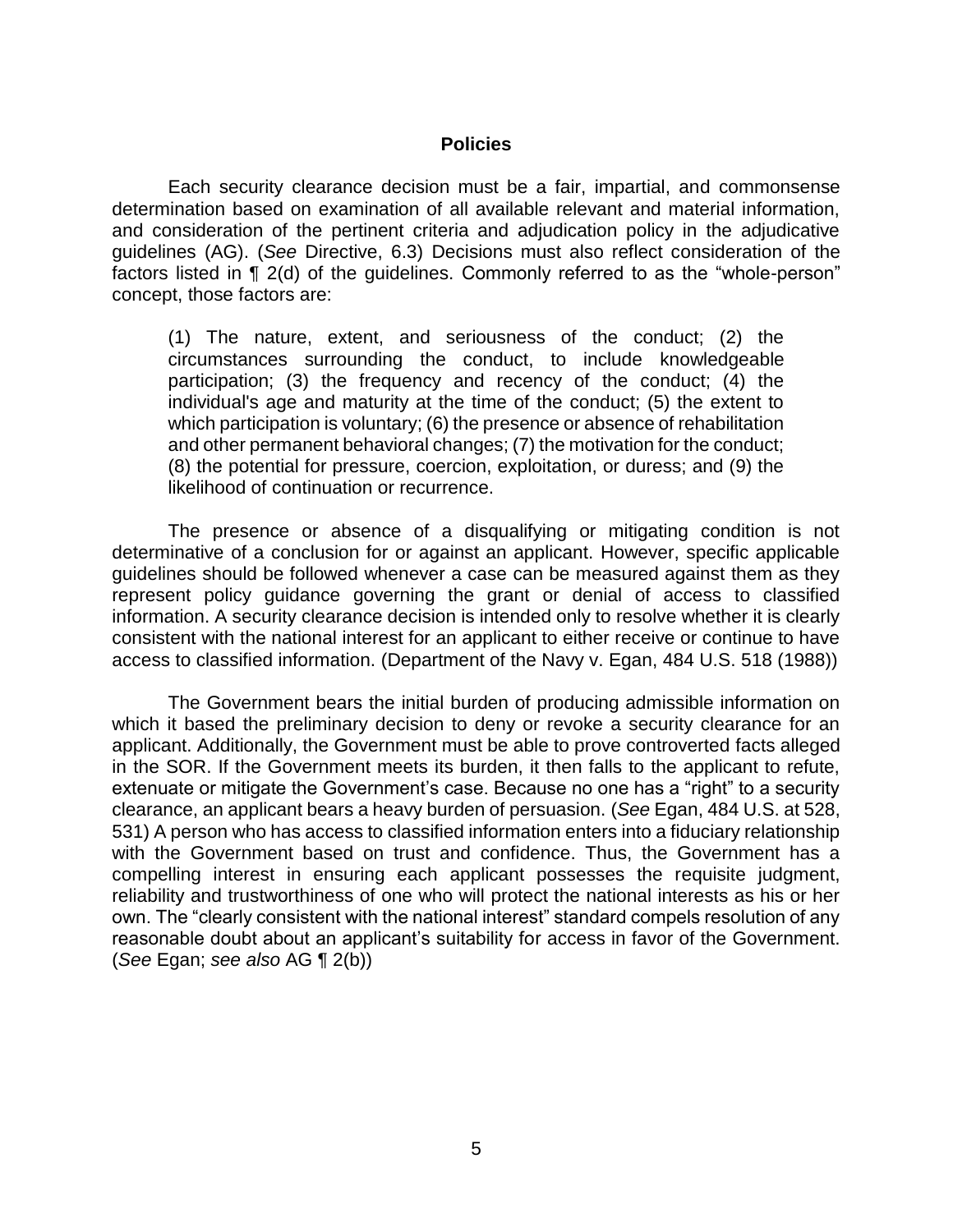## **Analysis**

### **Foreign Influence**

The security concern under this guideline is stated at AG ¶ 6:

 Foreign contacts and interests, including, but not limited to, business, financial, and property interests, are a national security concern if they result in divided allegiance. They may also be a national security concern if they create circumstances in which the individual may be manipulated or induced to help a foreign person, group, organization, or government in a way inconsistent with U.S. interests or otherwise made vulnerable to pressure or coercion by any foreign interest. Assessment of foreign contacts and interests should consider the country in which the foreign contact or interest known to target U.S. citizens to obtain classified or sensitive information or is located, including, but not limited to, considerations such as whether it is is associated with a risk of terrorism.

 citizens of Iraq residing in Iraq. It also shows that he continues to be in contact with those persons, at times frequently. This information reasonably raises the security concern a heightened risk that Applicant's relatives and associates in Iraq (or Applicant himself now that he lives there) may be vulnerable to pressure or coercion as a means of compromising Applicant's willingness and ability to protect sensitive U.S. information. The Available information shows that Applicant has both close and casual ties to expressed under this adjudicative guideline. More specifically, conditions in Iraq present disqualifying condition at AG ¶ 7(a) applies:

 contact, regardless of method, with a foreign family member, business or professional associate, friend, or other person who is a citizen of or resident in a foreign country if that contact creates a heightened risk of foreign exploitation, inducement, manipulation, pressure, or coercion.

The record also supports application of AG  $\P$  7(b):

 (b) connections to a foreign person, group, government, or country that create a potential conflict of interest between the individual's obligation to desire to help a foreign person, group, or country by providing that protect classified or sensitive information or technology and the individual's information or technology.

Three of Applicant's brothers serve in a foreign military organization in Iraq. The fourth works for a foreign intelligence organization. Applicant's close ties to family members in those circumstances pose a potential conflict with respect to his work with U.S. interests and access to sensitive information.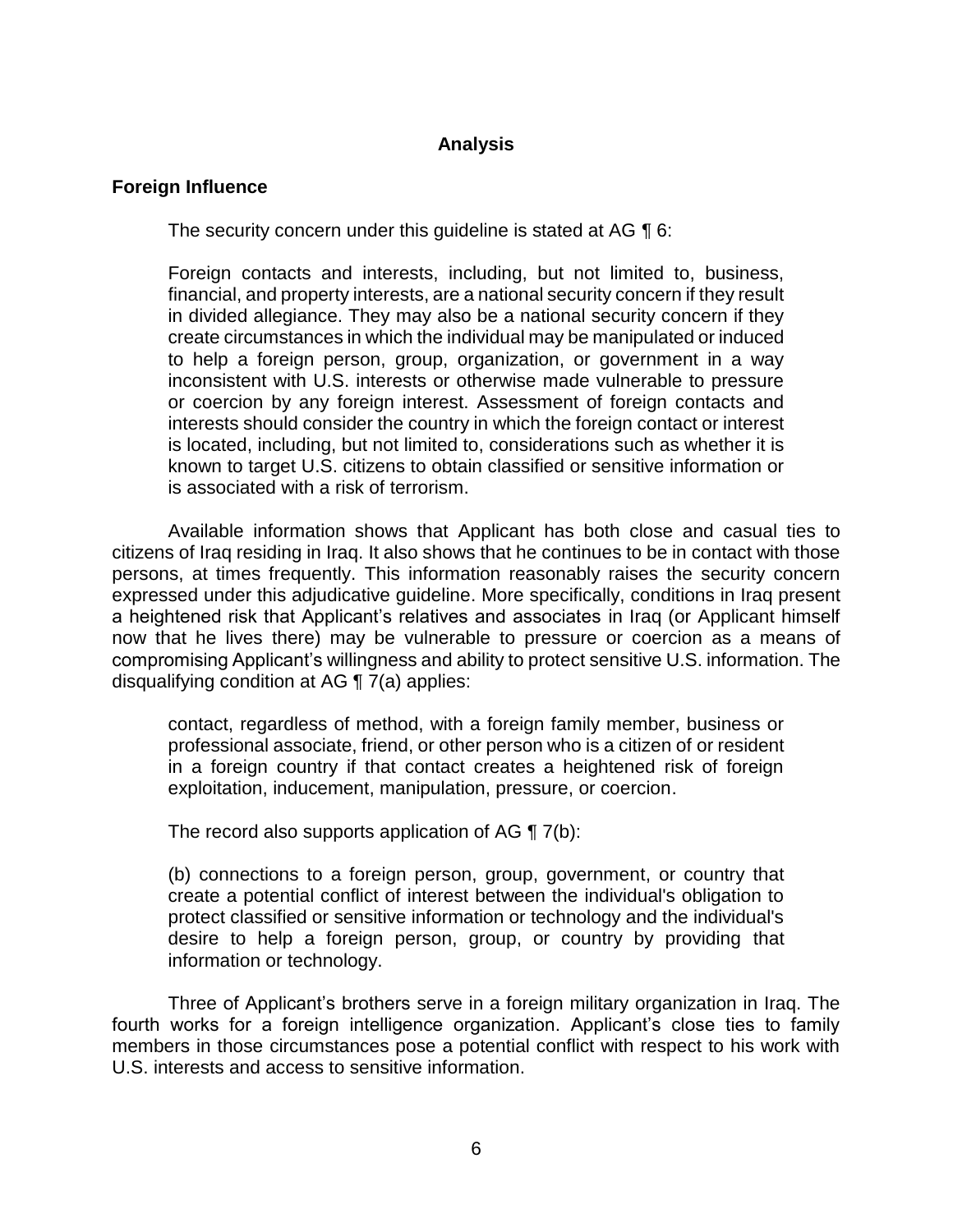By contrast, I have considered the following pertinent AG ¶ 8 mitigating conditions:

 (a) the nature of the relationships with foreign persons, the country in which these persons are located, or the positions or activities of those persons in that country are such that it is unlikely the individual will be placed in a position of having to choose between the interests of a foreign individual, group, organization, or government and the interests of the United States;

(b) there is no conflict of interest, either because the individual's sense of loyalty or obligation to the foreign person, or allegiance to the group, government, or country is so minimal, or the individual has such deep and longstanding relationships and loyalties in the United States, that the individual can be expected to resolve any conflict of interest in favor of the U.S. interest; and

 (c) contact or communication with foreign citizens is so casual and infrequent that there is little likelihood that it could create a risk for foreign influence or exploitation.

 The record does not support application of any of these mitigating conditions. and others. These contacts are more frequently in person now that he, too, lives in Iraq. Although he lived and worked in the United States starting in 2012, all of his personal interests now are in Iraq. He sold his house in the United States and returned with his family to Iraq pending his request for a security clearance. This is not simply an extended visit to see his mother and siblings, and to introduce his children to their relatives and Iraqi heritage. Applicant's wife, a native-born U.S. citizen, is now working as a teacher, and Applicant is seeking employment in Iraq unrelated to his pending job offer in the United States. He was already working in the U.S. and had put down roots as a homeowner; however, he no longer has any "deep and longstanding relationships and loyalties in the United States" that might cause him "to resolve any conflict of interest in favor of the U.S. interest." Finally, Applicant's ties in Iraq are mostly familial, which by definition, are not casual. On balance, the security concerns about foreign influence are Applicant has continuous contact with immediate family members -- his mother, siblings, not mitigated.

 I also evaluated this record in the context of the whole-person factors listed in AG ¶ 2(d). Applicant's past work with the U.S. military and his time living in the United States indicate that Applicant is a loyal American citizen and would be dedicated to any future work in support of U.S. interests. It may be that his brothers were serving in foreign military and intelligence positions at the same time Applicant was working with the U.S. military. Nonetheless, those circumstances were not subjected to the same scrutiny now being applied through this background investigation and adjudication. Further, Applicant's circumstances now reflect a less favorable balance toward U.S. interests. While in the U.S., he was naturalized, married another U.S. citizen with whom he now has children, bought a house, and found steady employment. The security significance of those facts